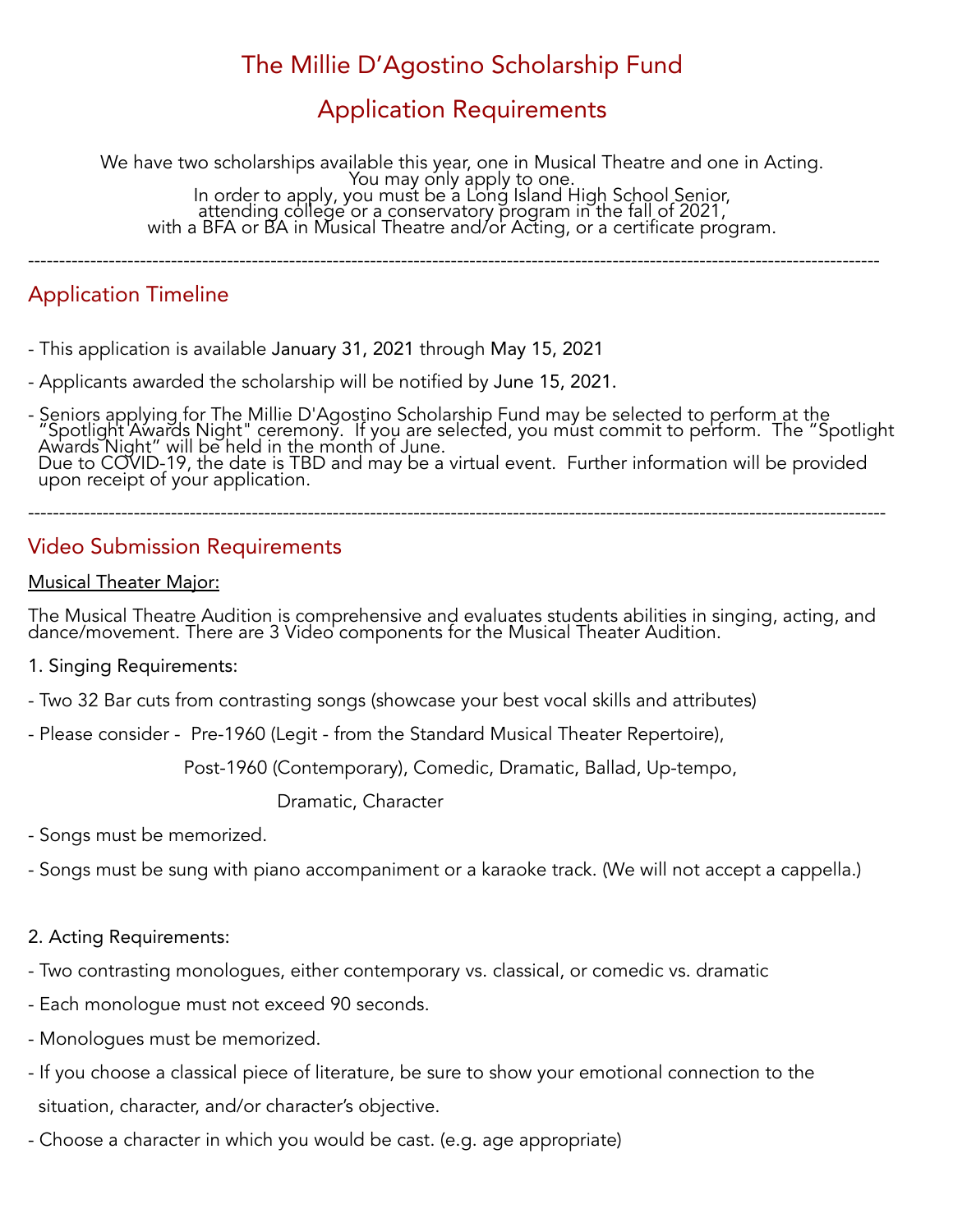### 3. Dance Requirements: (Musical Theater/Dance)

- Two contrasting styles or techniques (tap, jazz, ballet, lyrical).
- Two dance excerpts combined must not exceed 2 ½ minutes long.
- Please position your camera, so that we can view your entire body while you dance.

-------------------------------------------------------------------------------------------------------------------------------------------

#### Acting Major:

The Acting Audition is comprehensive and evaluates students abilities to connect to the material, physically and emotionally. There are 2 Video components for the Acting Audition.

- 1. Acting Requirements:
- Two contrasting monologues, either contemporary vs. classical, or comedic vs. dramatic
- Each monologue must not exceed 90 seconds.
- Monologues must be memorized.
- If you choose a classical piece of literature, be sure to show your emotional connection to the

situation, character, and/or character's objective.

- Choose a character in which you would be cast. (e.g. age appropriate)
- 2. Video Interview:

Please videotape yourself responding to the following prompt question:

Theater is a professional vocation that celebrates collaboration at its core. Who (an individual or group) serves as the catalyst to the pursuit of your professional theatre training and why? Describe one person, one group, or one organization that inspires you and explain in detail why "they" inspire you.

-------------------------------------------------------------------------------------------------------------------------------------------

- Must not exceed 90 seconds in length.
- Must be memorized, however; your presentation should be conversational.
- Please speak directly to the camera for the video interview.

Directions for Video Submissions:

All video submissions should be uploaded to the application form.

Please slate the following at the beginning of each video:

- Full Name
- High School
- Acting or Musical Theatre Scholarship
- Song & Composer or Character, Play & Playwright

Please label your video files in the following format. Refer to the example below.

- First Initial of first name
- Last Name
- Year: 2021
- Song 1 or 2 Title, Monologue 1 or 2 title, Dance, Prompt Question